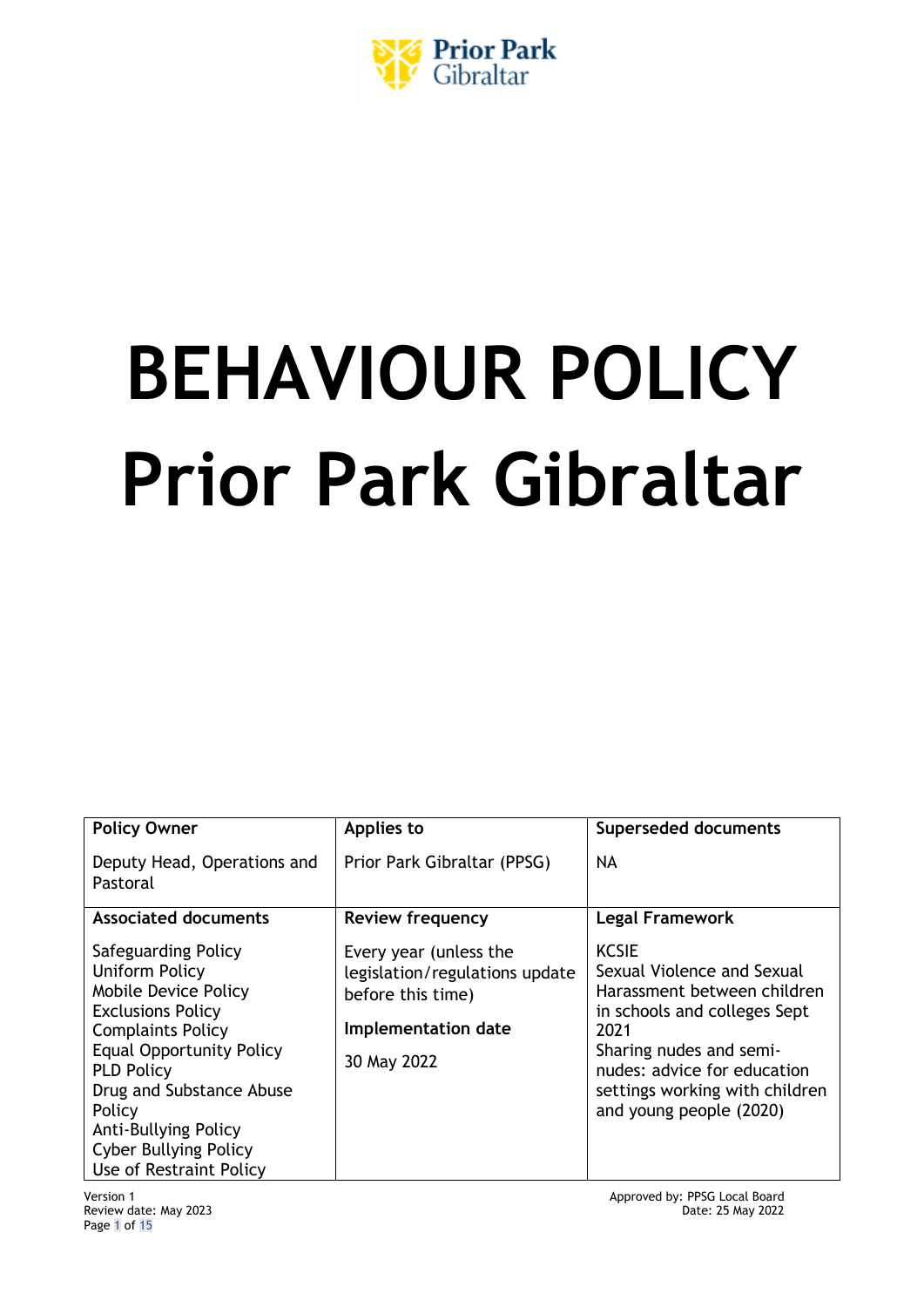

**This policy is reviewed annually, or more regularly as required, prior to approval by Trustees (if applicable)**

| Last reviewed by:            | Deputy Head, Operations and Pastoral (Ms C)<br>Devincenzi-Clemens) and Head (Mr Peter Watts) |
|------------------------------|----------------------------------------------------------------------------------------------|
| Date last reviewed:          | April 2022                                                                                   |
| <b>Approved by Trustees:</b> | <b>PPSG Local Board</b>                                                                      |
| Date last approved:          | 25 May 2022                                                                                  |
| Date for next approval:      | <b>May 2023</b>                                                                              |

# **1. Introduction**

Prior Park Schools (PPS) comprises three schools. Two of those schools, Prior Park College (PPC) and The Paragon School (TP) are incorporated in England as Prior Park Educational Trust Ltd. The third school, Prior Park School Gibraltar (PPSG), is incorporated in Gibraltar as Prior Park School Ltd. Both are companies limited by guarantee and registered charities.

# **2. Context**

Prior Park School Gibraltar is a community built on Christian values, with emphasis on mutual respect, co-operation, and use of talents. The school promotes a policy of positive teaching, seeking to foster and reward constructive student contribution. Underpinning this is a philosophy of assertive discipline, with clear and agreed standards and expectations. Our aim is to create a positive atmosphere that fosters achievement and the happiness of all members of the community. We aim to reward endeavour and success, stressing the benefits of positive behaviour, and will counter misbehaviour to safeguard the community and the individual.

This policy is intended to give clarity about our expectations and to promote the welfare of all students and to protect them from discrimination and harassment (whether this is based on race, gender, disability, nationality, culture, religion, sexual orientation or other factors). We aim to promote tolerance and acceptance of the diversity essential to a successful community. We aim to promote attitudes that will allow people to function well in the school and in the wider community. This is supported by work in Houses, in Tutor groups, through taught PSHCE and through school and tutor group assemblies, all seeking to foster positive and thoughtful behaviour.

# **3. Objectives**

The objectives of the Behaviour Policy;

- a happy working and social atmosphere which nurtures good relations between staff and students (and which generates parental confidence)
- a stable community, resolute in its requirements for positive standards of work and behaviour
- clear guidelines known to all, so that objective and consistent decisions can be made, both in regard to positive behaviour and to breaches of school rules and regulations.
- a balance between community needs and individual needs
- a staged response, with punishments and rewards appropriately allocated and recorded appropriately. A system capable of informed review and development

Page 2 of 15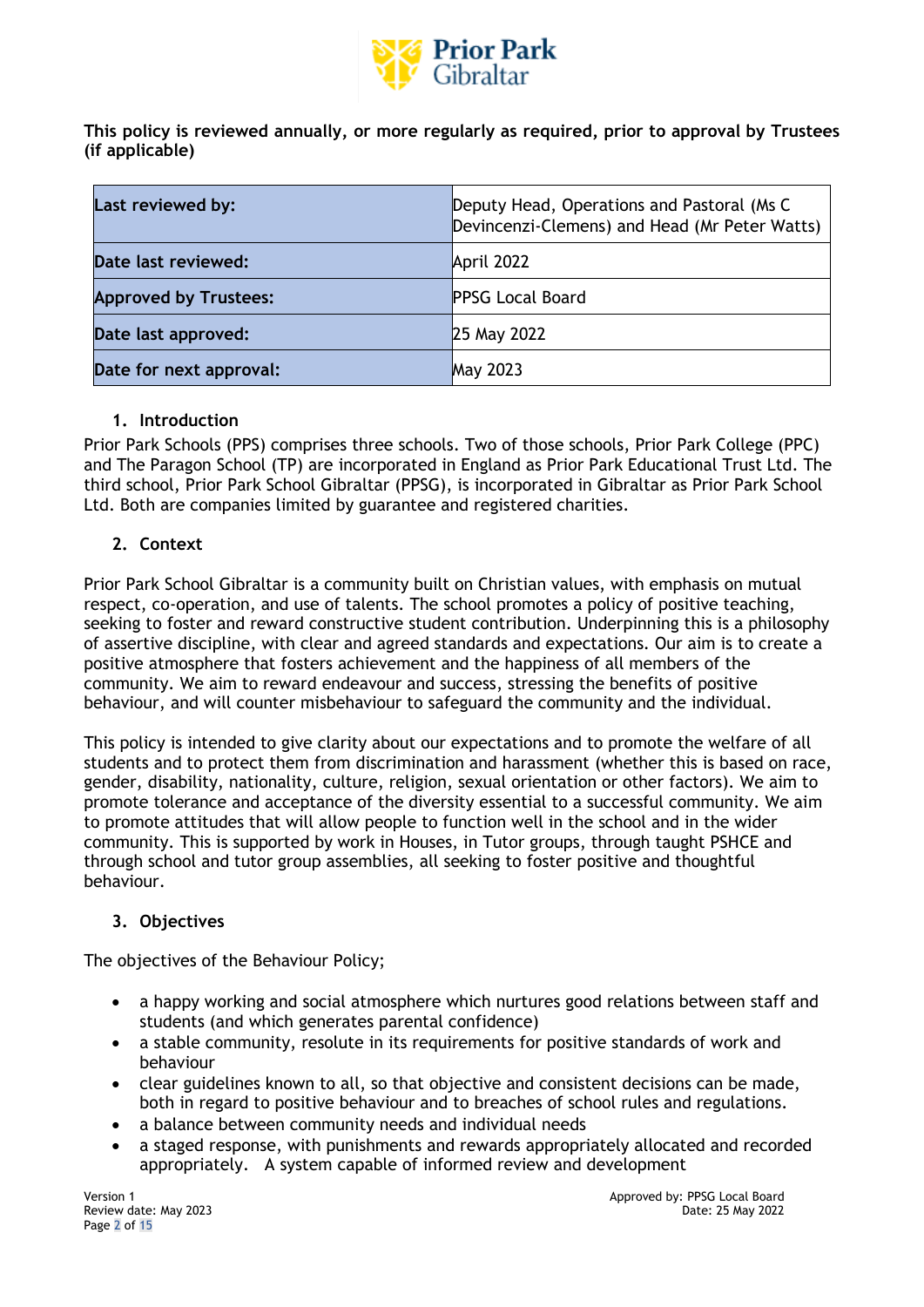

- a clear process for handling major disciplinary issues
- a clear process for appeals, available to parents and students as appropriate

Our approach is expressed in the trust-wide statement **The Prior Way**;

- 1. Treat other people as you would like to be treated
- 2. Forgive
- 3. Share
- 4. Be honest
- 5. Listen
- 6. Show good manners
- 7. Be kind and helpful
- 8. Be your best self.

## **4. School Rules**

The broad **School Rules** are stated in the School Diary and Community Handbook:

- 1. Students should know the rules and regulations, accepting the ethos of the school and supporting it. Students should strive to make the most of every opportunity
- 2. Students must respect the Law of the Land and observe it
- 3. Students should be honest and trustworthy, respecting property, both personal and communal, and being truthful
- 4. Courtesy, respect and consideration should always be demonstrated. Punctuality, politeness and correct speech must be emphasised. Other people must be respected
- 5. Uniform should be worn properly, and students should be neat, clean and tidy. A businesslike appearance is required
- 6. Conduct should be responsible. Personal relationships must be conducted in a considerate fashion. Electronic media must be used thoughtfully
- 7. Students should behave in a positive fashion, avoiding behaviour which is anti-social or injurious to health
- 8. Students should respect the fabric of the building and the possessions of others.
- 9. Attend all classes, activities, fixtures and planned events. Co-operate with staff and make a positive contribution. Be polite
- 10. Do all work on schedule, doing your best, and use study time effectively. Respect the rights of others to progress and never try to stop others.

Standards for everyday behaviour in the classroom are defined for students as follows;

#### **Rules for the Classroom**

| Positive Approach       | meet targets, give your best, take charge of your own learning |  |
|-------------------------|----------------------------------------------------------------|--|
| Participate             | listen, work to best of your ability                           |  |
| Personal Responsibility | be prepared, tidy and respect your surroundings                |  |
| Polite                  | respect others, be considerate                                 |  |
| Punctual                | strive to get to events before they start                      |  |
| Play Your Part          | listen to others                                               |  |

Simple visible guidance for daily behaviour is stated in the Student Diary;

- Walk indoors and outside,
- respect books and carry them in a bag,
- do not use mobile phones whilst moving around the site,
- do not eat in class or while walking around the site,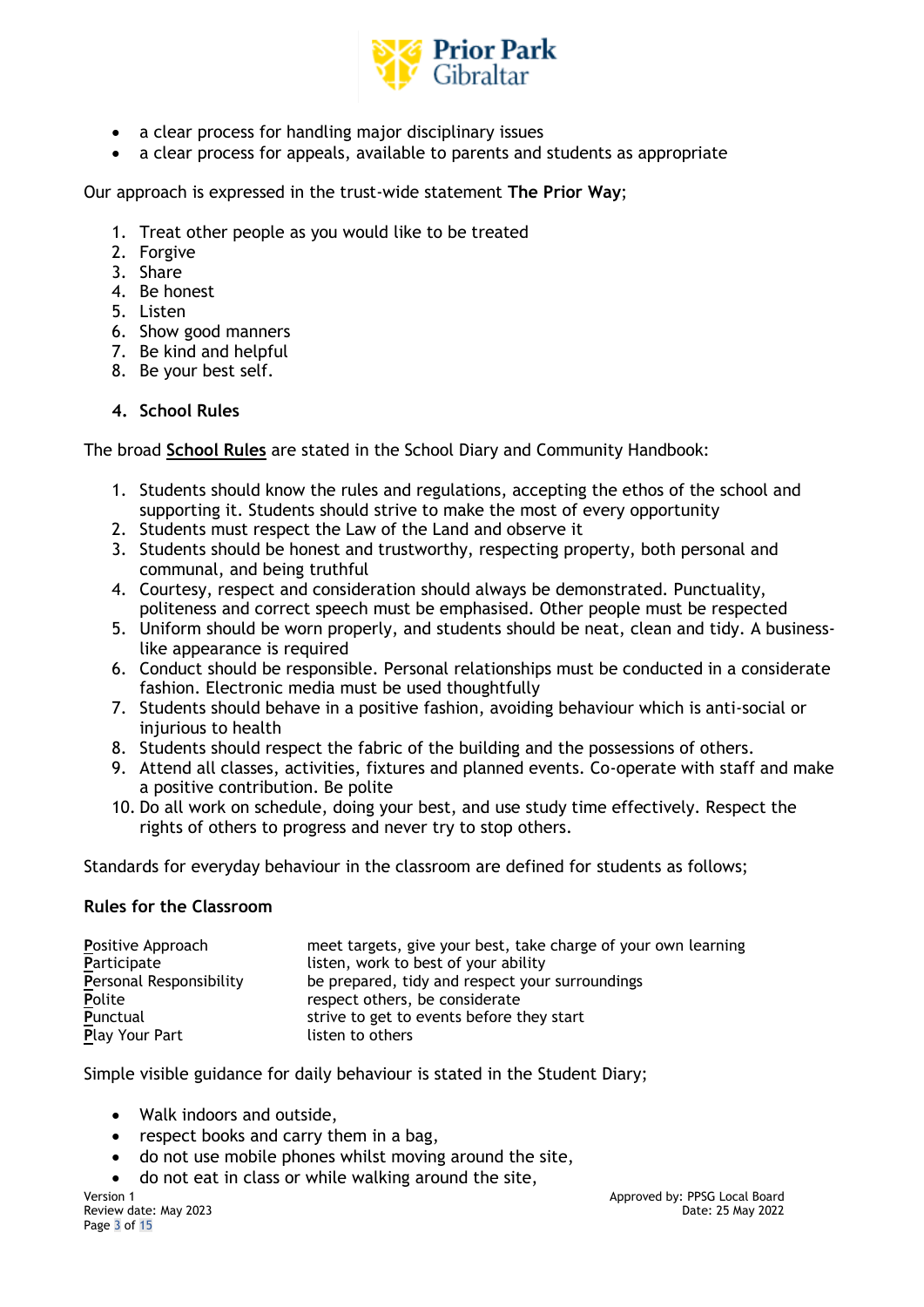

- wear uniform properly,
- be kind,
- no verbal nastiness,
- no physical roughness,
- avoid excluding others,
- avoid offensive references (racial, religious, sexual, sexist, homophobic comments are unacceptable),
- sexting and cyberbullying are unacceptable,
- respect yourself and others,
- secure your property,
- do not bring any dangerous items or forbidden items into school staff will confiscate,
- chewing gum is banned,
- spitting is unacceptable,
- show good manners,
- classes begin and end formally.

Further details of **dress and appearance** are stated in the Student Diary/Community Handbook and Uniform Policy.

All students must adhere to an **IT Acceptable User Agreement** and notes on responsible use of electronic media are in the Student Diary for ease of reference.

# **5. Rules of the playground**

## **Safety**

Act appropriately to ensure other members of the community are not put at risk by your actions.

# **Consideration**

Act in a way that respects others and allows other members of the community to enjoy the space available to them.

# **Respect**

Treat the surroundings as if they were your own; do not deface, do not litter, do not damage.

# **Enjoyment**

Behave in a manner that will allows others around you to enjoy the opportunities provided.

# **6. Rewards for Achievement**

The school aims to foster positive behaviours beneficial to both individual and community. Our system of pastoral education and rewards must strive to get more out of the students than they thought was possible, promoting self-esteem and reinforcing achievement. We should deal with students in a positive, considerate manner setting clear standards and being consistent in our approach.

Positive messages and challenging supportive pastoral input is designed to help students believe in themselves, be aware of important issues and are able to develop strategies to cope with challenging issues.

**a.** Positive behaviour should warrant **PRAISE.** This can be a quiet word, recognising effort in class or around the school. It can be a more public comment, delivered thoughtfully. A simple message to Form Tutor, HoH or parents can be used to reinforce a message. Work may be displayed, recommended for the school magazine, sensitively read aloud, and

Page 4 of 15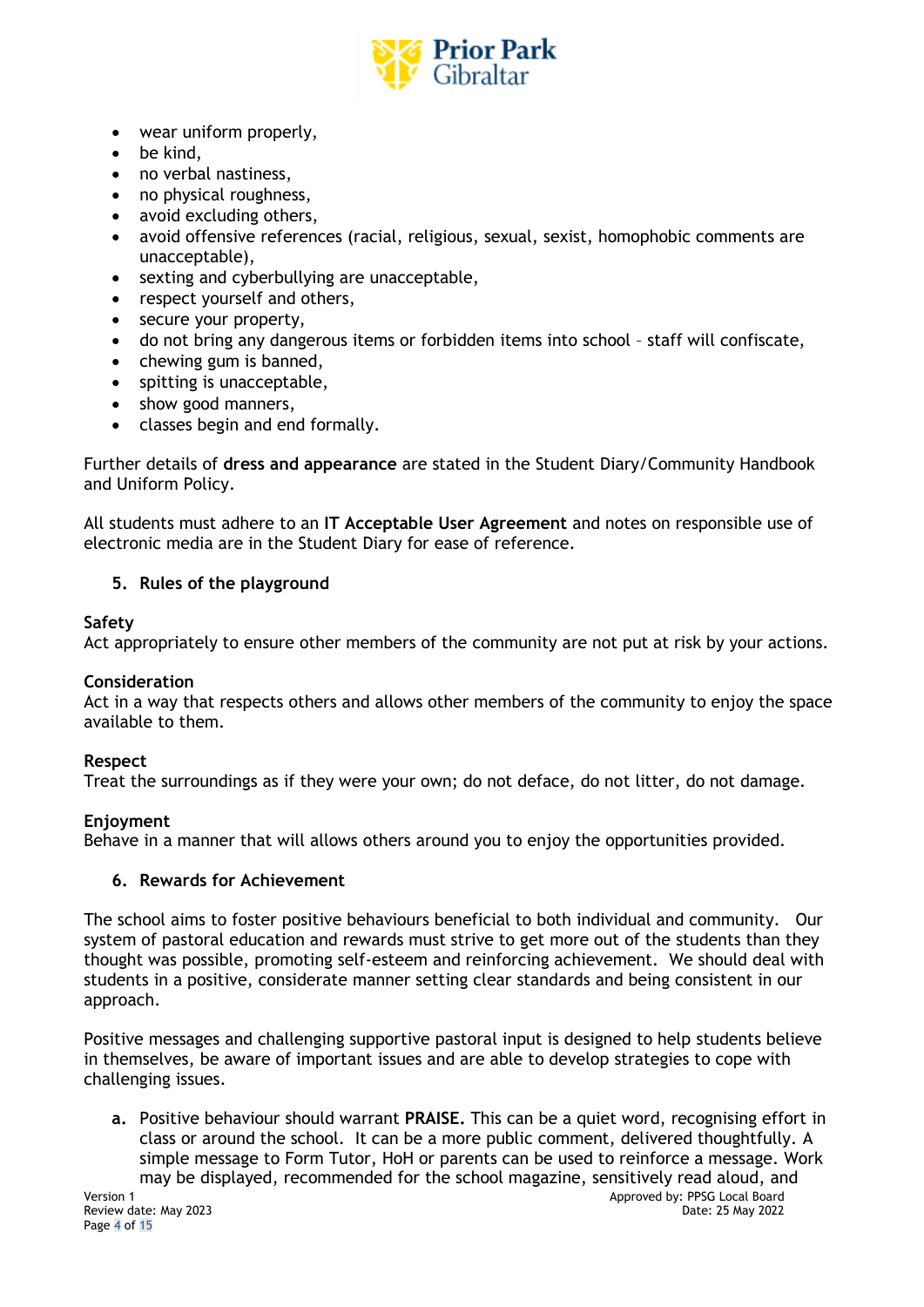

praise given in assemblies. The Diary is available, and teachers should enter positive comments if appropriate. Postcards and e-mails home can reinforce success.

- **b.** Prompt and informative marking of all written tasks allows **EFFORT and ATTAINMENT** to be **RECOGNISED FORMALLY.** Department's link marking to report grades and help students see their progress. Positive comments help reinforce good work, as does intolerance of inadequate work.
- **c.** All students have a **STUDENT DIARY**. Tutors examine diaries regularly and discuss progress with students. Sixth Form students discuss progress with their HoH and Tutor.
- **d. REGULAR REPORTING** encompasses parent-teacher consultation, half-term grades and end of term reporting. Reports should seek to identify positive trends and helpful remedies to problems.
- **e. MERITS** can be awarded for outstanding work as judged by a teacher, relative either to the standard of a set or of an individual. These are effective with younger students – Merits should be entered on SB and sent to students, tutors and parents. Merits may be awarded by tutors, or by individual members of staff, if a student's attitude and involvement make this appropriate.
- **f. SUBJECT COMMENDATIONS** are available to a subject teacher. An outstanding piece of work or consistently impressive effort/attainment would warrant such an award. These commendations are particularly appropriate for use with Sixth Form students when producing good pieces of work. The teacher should inform the students' Tutor/HoH/parents of the Award via SB.
- **g. HOUSE COMMENDATIONS** are available to a HoH. They may be awarded to students in their House making a notable contribution and the HoH will congratulate the student. Awards can be made in House Assembly. Various House Competitions are rewarded with prizes.
- **h. HEADMASTER'S RECOGNITION is** given for notable academic achievement and application, including Speech Day prizes. Termly Headmaster's Assemblies recognise academic achievement, academic progress and effective contribution. Amazon vouchers are given to recognise effort, attainment and contribution.

# **7. Punishments and Sanctions**

It is only natural that, from time to time, students will need correction. Pre-emptive pastoral care, clear expectations, good organisation and assertive behaviour management should reduce problems, but when they occur a clear, consistent and effective response is needed. Offences must be handled appropriately, using a measured, step-by-step approach and involving relevant colleagues.

All members of school are required to respond to breaches of the School Rules and the Code of Conduct, taking action to support the ethos and expectations of the school. Teachers will use professional judgement, acting as part of a team, to affect the best possible outcome.

We try to ensure fairness by investigating any issues thoroughly, listening and considering proportionate action. We strive to keep records and to communicate with parents as appropriate. The purpose of sanctions is to show that certain behaviours are not acceptable and to reinforce the difference between right and wrong.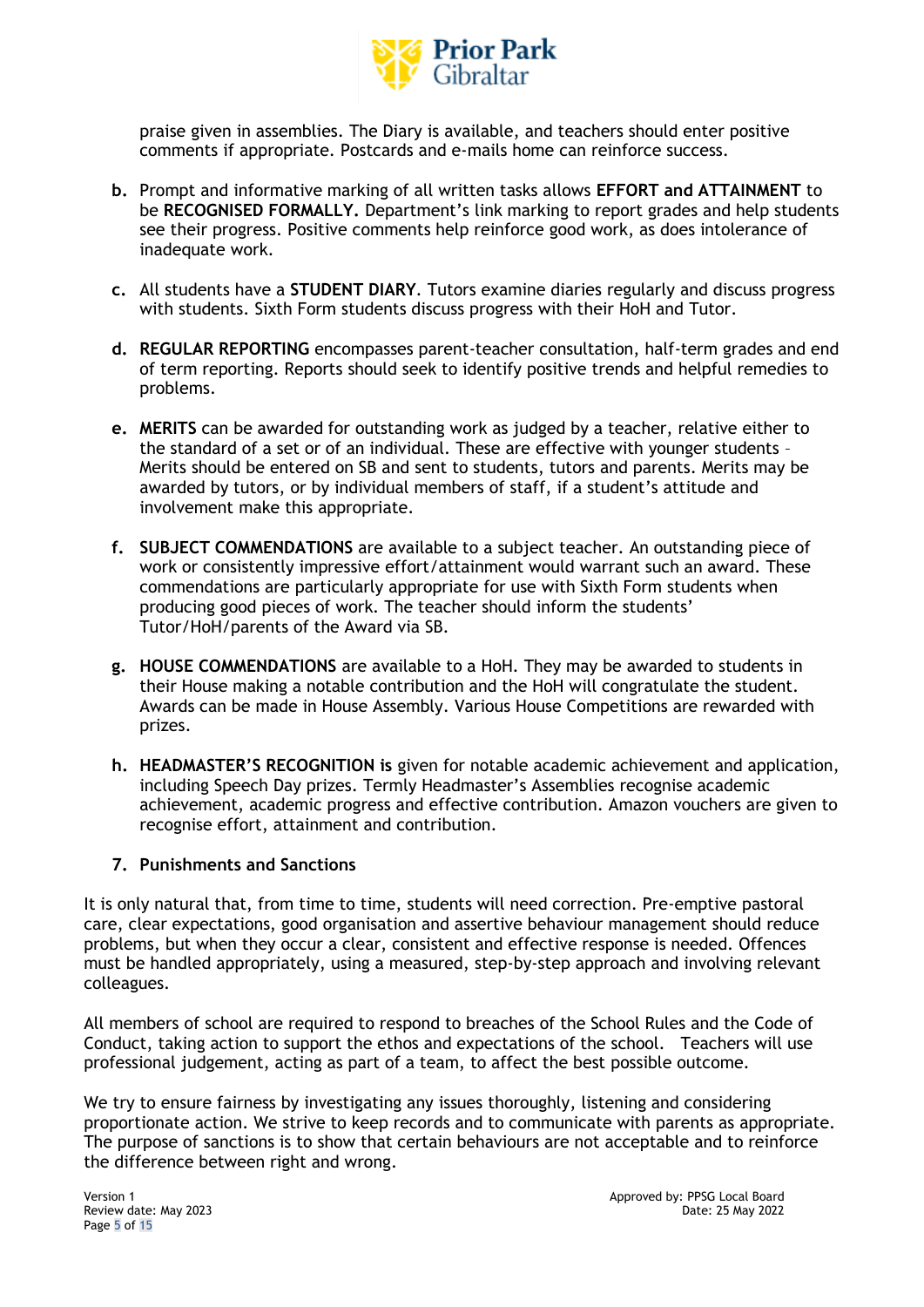

**Step 1** - Students who display disruptive behaviour will be reminded of our expectations and a warning given.

**Step 2** - An Academic Detention will take place for students who have failed to respond to reprimand and a warning. Parents and tutor will be informed through SchoolBase. Students who are causing concern by their behaviour may be placed 'on report'. In extreme cases students may be removed from the classroom. Students will then see the Head of Faculty and furthermore, the Deputy Head Operations and Pastoral and/or the Head.

**Step 3** - The Deputy Head Operations and Pastoral reserves the right to apply Friday afternoon detentions when they deem it appropriate. Teaching staff may apply to them if they wish to include candidates. Such detentions supersede all other commitments.

**Step 4** - The Head is the pinnacle of the disciplinary structure. He plays a role in cautioning students, assisting communication with parents when disciplinary situations are very serious. For example, the Head would write a formal letter of warning if behaviour gave cause for concern and earlier actions have failed to effect improvement. Very serious breaches of discipline may lead to suspension or expulsion.

# **INITIAL STRATEGIES**

Students should be made aware of the offence and cautioned about the effect of their behaviour. Verbal correction and reprimand is sensible, moving beyond a look of reproach to a quiet word, a conversation after class (or removed from the problem area). Removal of the student from a difficult situation, for example by moving them in class or by intervening in the situation should be considered. Teachers should enter details on SchoolBase and inform the HoF/HoH/Tutor and Deputy head Operations and Pastoral as appropriate.

#### **THE DIARY**

The Diary is a valuable contact book between teachers, students and their parents. It should be monitored at least once per week by the tutor and students should present these at every lesson. All homework should be entered in the diary.

#### **ON REPORT**

The same report forms should be used by all Houses/Tutors and seen as a supportive mechanism to help students improve. Parents should sign these forms. They are designed to focus on one area and give the student one or two targets at a time. They are:

- **Uniform Report,**
- **Punctuality Report**
- **Academic Report**

#### **DETENTION**

An academic detention can be given to students who fail to respond to reprimand and a warning. If deemed necessary, the Deputy Head may decide that tis will be an after-school detention on a Friday.

## **SUSPENSION**

The Head may deem the behaviour to be appropriate that a temporary suspension is given. Further information can be found in the Exclusions Policy.

#### **EXCLUSION**

These serious sanctions are reserved for serious offences or persistent flouting of school standards which challenge the standards of the school and interests of the community.

Page 6 of 15

Version 1 **Approved by: PPSG Local Board Contract and Approved by: PPSG Local Board** Review date: May 2023 Date: 25 May 2022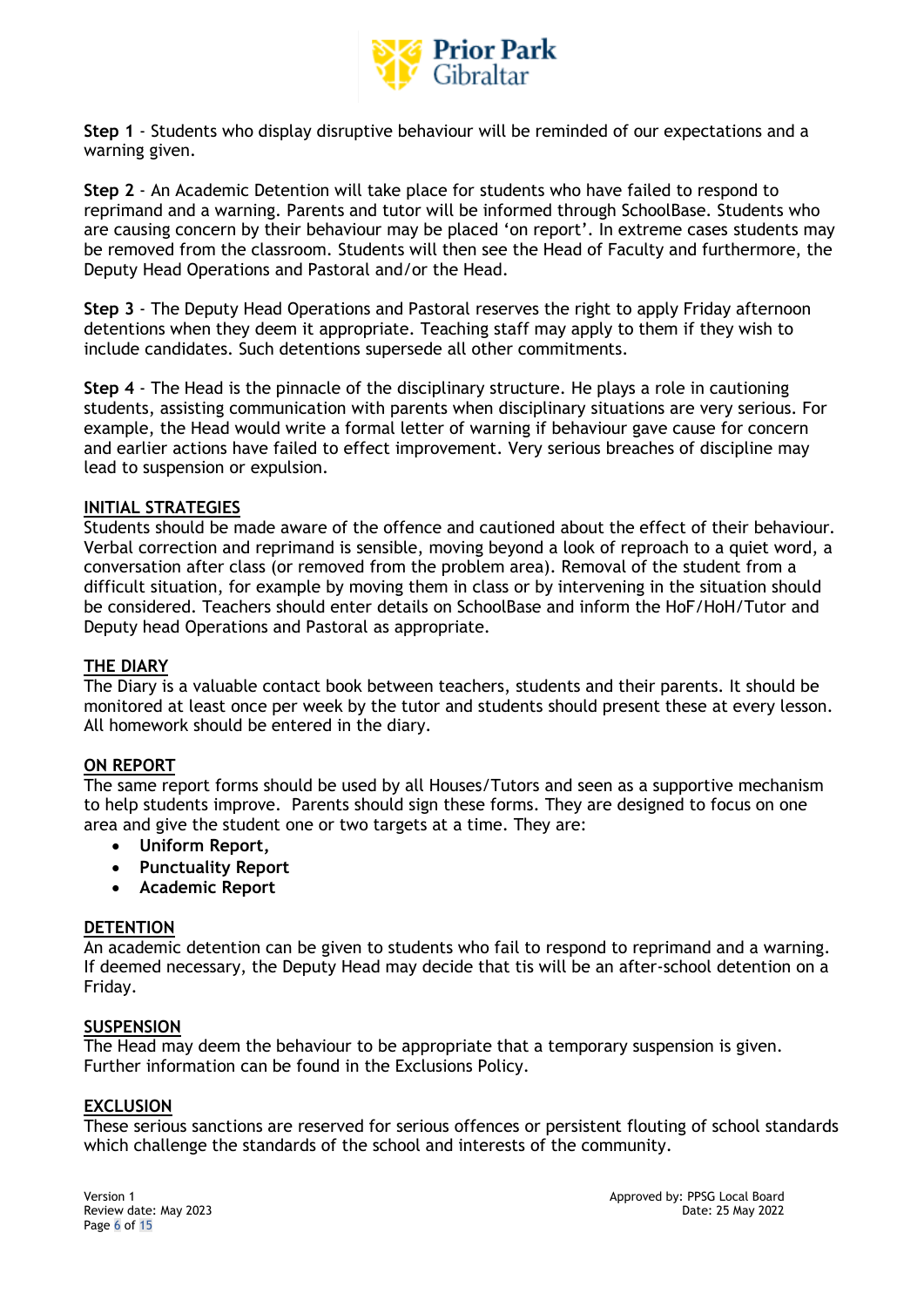

# **8. Management of Behaviour Beyond the Classroom**

All teachers must correct misbehaviour beyond the classroom. For example, breaches of the Code of Conduct such as bad uniform, rowdiness, rudeness, running in corridors, misuse of mobile telephones, vandalism, and pushing/shoving in corridors demand intervention. In most cases, intervention and reprimand will suffice. Letters of apology, Code of Conduct awareness may be a helpful punishment as might community service (e.g. litter collection, school hall tidying, classroom tidying). Being required to report later can also be helpful. Major offences or concerns (see later) must be alerted to tutor, HoH and Deputy Head Operations and Pastoral. Active presence by all teachers is vital in the generation of good order and a safe community.

School standards also indicate behaviour beyond school remains the concern of the school and students and staff must act to respect the Law and to avoid bringing the school into disrepute. The section detail of School Rules and Expectations gives further information.

# **Off-Site Behaviour**

Our behaviour policy extends to circumstances which occur outside the school gates. Students may be disciplined for misbehaviour when the student is:

- Taking part in a school-organised or school related activity.
- Travelling to or from school.
- Wearing school uniform or in some way identifiable as a student at PPSG.

## **9. Roles and Responsibilities**

# **TEACHER**

## **Initial Teacher action**

A formal start (and end) to the lesson is required. A register should be taken on SchoolBase.

#### **Work**

- Inadequate work must be repeated within 24 hours. Instances of inadequate work should be entered on SB. Failure to submit work must lead to a reprimand. The work must be submitted within 24 hours.
- Further failure must be corrected by defining a venue and time for the work to be done (e.g. in their specified free time, break, lunch or afternoon break in the library or subject room). Whilst continuing to deal with the problem the teacher must inform the tutor/HoH/parents.
- Students who have been subject to faculty sanctions i.e. Academic Detentions with class teacher and furthermore with the HoF, but who persist may be placed in a Head's Detention.
- Persistent failure to meet work standards must be referred to Form Tutor and to HoF. Teachers must keep a careful record on SchoolBase of punishments applied so that a cumulative picture can be made and called upon if needed.

#### **Uniform**

- Inadequacies of dress should be dealt with by reprimand and correction.
- Persistent offenders should be directed to the section of the Diary on School Uniform and parents contacted.

#### **Lateness**

• Lateness should be reprimanded with as little disturbance to the lesson as possible. Further offences will require students to report to the teacher in their **free time** (break, lunch, afternoon break). All instances of lateness should be recorded on SB.

Page 7 of 15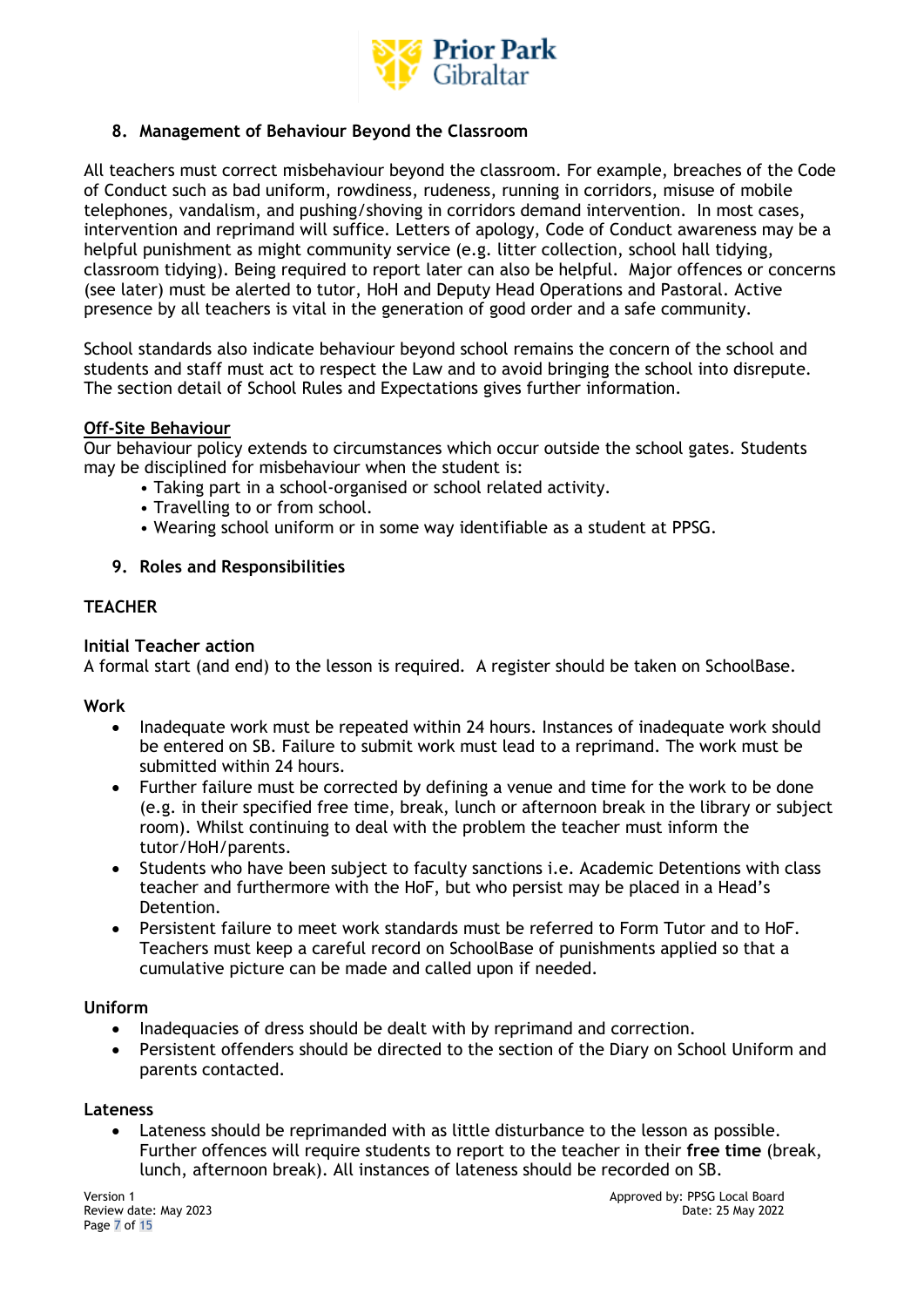

# **Behaviour**

- Failure to meet routine classroom standards must be corrected by a reprimand. Students who behave in a silly, unhelpful manner must be reminded of the expectations in the Code of Conduct.
- Classroom tidying tasks (in students' free time) will help correct low level disruption. Teacher detentions and "call-backs" should be given for poor work, poor behaviour and going "off task" in a lesson.
- Persistent failure to meet routine classroom standards must be referred to the Head of Faculty.

Instances of failure to meet classroom standards should be entered on SchoolBase.

Teachers should act to stop any rudeness, roughness, idleness, wandering "off task", and classroom misbehaviour. Reprimand, moving of a student, setting of a Code of Conduct task or classroom chore, or calling a student back later in the day can be used (in proportion to the offence). In extreme cases, students may be removed from the classroom - this is a response to a significant challenge. A student should be 'parked' using the parking system set by the HoF. Students removed from a class must see the Head of Faculty that day and the Tutor/parents must be informed. This should be recorded on SchoolBase.

Serious disruption is unacceptable. Any physical violence, swearing at a teacher, dangerous behaviour, vandalism, and gross insolence must be reported to the Deputy Head Operations and Pastoral who will liaise with the class teacher and the HoH.

# **FORM TUTOR AND/OR HEAD OF HOUSE**

The pastoral team gives vital support. Tutors and HoHs can take the initiative when they see a situation arising which is potentially likely to affect behaviour or performance, pre-empting possible problems. When things do go wrong, teachers act to remedy problems, using the school communication system to inform Tutors of the action they are taking.

The House team meets weekly and will discuss students causing concern. The House collates information received from a variety of sources. In consultation with HoHs, House Tutors will offer disciplinary support to the teacher. Tutors and HoHs review progress regularly and will act to support colleagues by counselling students on work practices and good behaviour. House teams can help students prioritise, manage time, and grasp points made by Staff. They can liaise with parents as appropriate.

Discussion and advice are often the most effective tool of a House team, with close liaison between teacher and House team offering a powerful force.

# **DEPUTY HEAD(S)**

The Deputy Heads provide disciplinary support to other authority-holders. Issues of poor behaviour or pastoral concern can be referred to the Deputy Head (pastoral) and academic failings to the Academic Deputy Head. Wider failures to cooperate will be the concern of the DH, liaising with HoHs. Issues of dress and appearance are managed at House level but will be reinforced by the DH and Assistant Heads.

#### **HEAD**

The Head is the pinnacle of the disciplinary structure.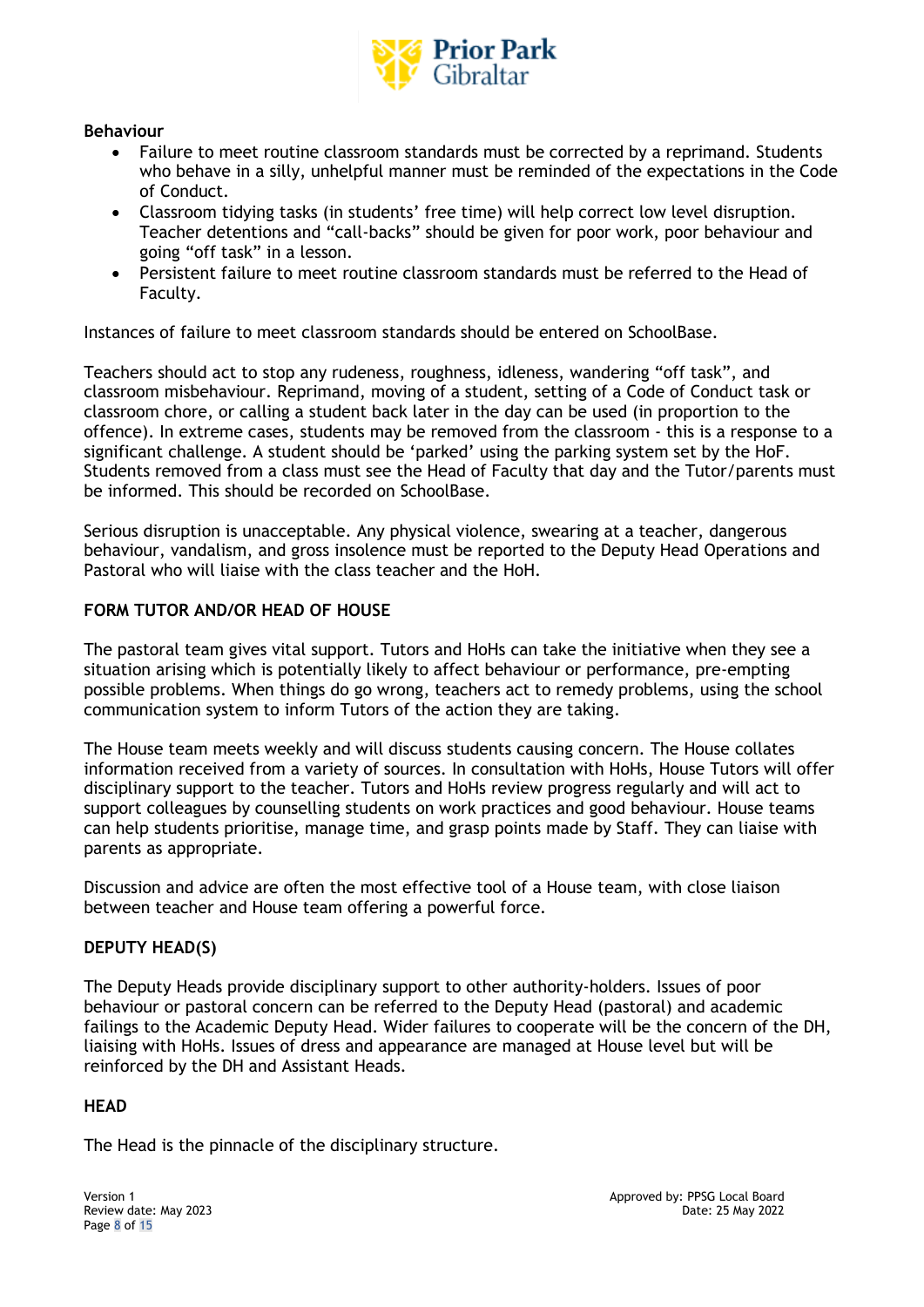

The Head plays a role in cautioning students, assisting communication with parents when disciplinary situations are very serious. For example, the Head would write a formal letter of warning if behaviour gave cause for concern and earlier actions (perhaps by DH & HoHs) had failed to effect improvement.

The Head alone has the prerogative of **SUSPENSION** and **EXPULSION.** 

These serious sanctions are reserved for serious offences or persistent flouting of school standards which challenge the standards of the school and interests of the community.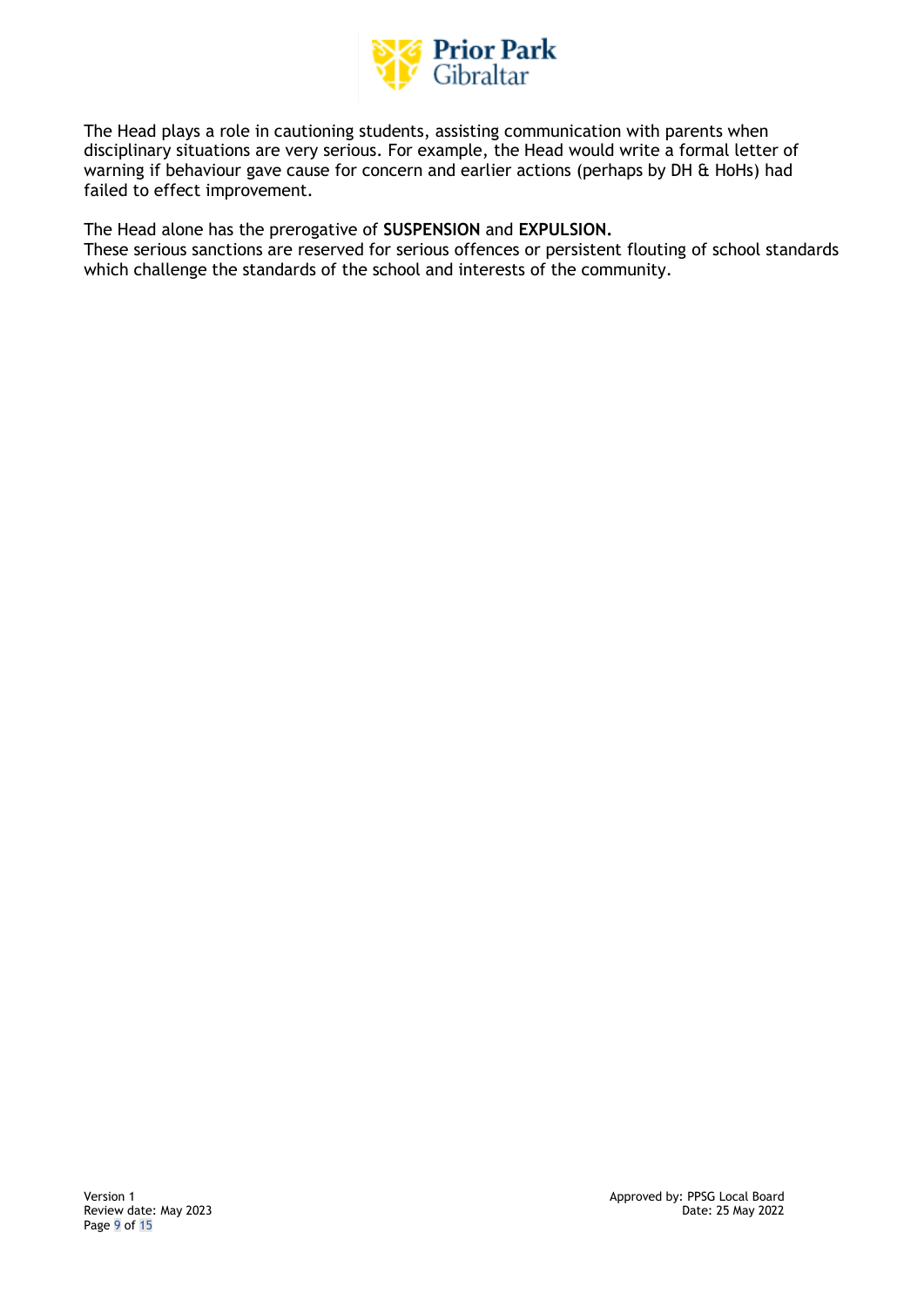

# **APPENDIX A- Details of The Main Rules and Expectations of the School are:**

## **Alcohol**

Alcoholic drinks are inappropriate in school and no student may bring alcohol on to site or consume it. Alcoholic drinks may be provided by PPSG at certain school occasions, but all consumption must be in line with the Law. Staff on duty will not consume alcoholic drinks.

## **Absence**

Students are expected to attend all required assemblies, classes and activities.

#### **Acceptable Use of IT**

All members of the community must conform to the standards of the AUP. Unacceptable use is a serious issue. Sexting and cyberbullying ate unacceptable and may result in Police action as well as school sanctions.

## **Appearance and Dress**

Students are expected to wear correct school uniform and sports kit.

## **Assemblies**

Students must attend all assemblies. Formal school dress is required for school, house and form group assemblies, with full school tracksuit only permissible if students have PE or a school club on that day.

## **Books and Equipment**

Must be treated with respect stored correctly and not subject to offensive scribbles. All students must carry their books in a bag to protect them. Any files that are defaced must be replaced.

#### **Bullying**

Is contrary to the spirit of the school, which is based on respect and a culture of kindness. The Student Diary contains an anti-bullying charter that all students are expected to endorse.

#### **Campus**

Students are expected to stay on the school site throughout the day. 6<sup>th</sup> Form students do have certain privileges which they earn to allow them to leave the school site at lunch time and at the end of their afternoon lesson.

#### **Chewing Gum**

Is not allowed.

# **Dining Hall**

Students are expected to behave in an orderly manner and to show good table manners when eating. Students must clear their tables properly and show community responsibility in the Dining Hall. All students must be properly dressed in school uniform.

#### **Drugs**

Illegal drugs are unacceptable. The consumption and/or possession of illegal drugs is not allowed. A breach of this rule breaches the ethos of the school and will result in exclusion. Any attempt to sell illegal drugs is unacceptable. School and Police action will follow.

Harmful substances must not be brought into school or used by PPSG students. Students must not seek to misuse substances (such as nitrous oxide, aerosols or adhesives). Any such behaviour has a high risk and is unacceptable. This is inclusive of tobacco and vape.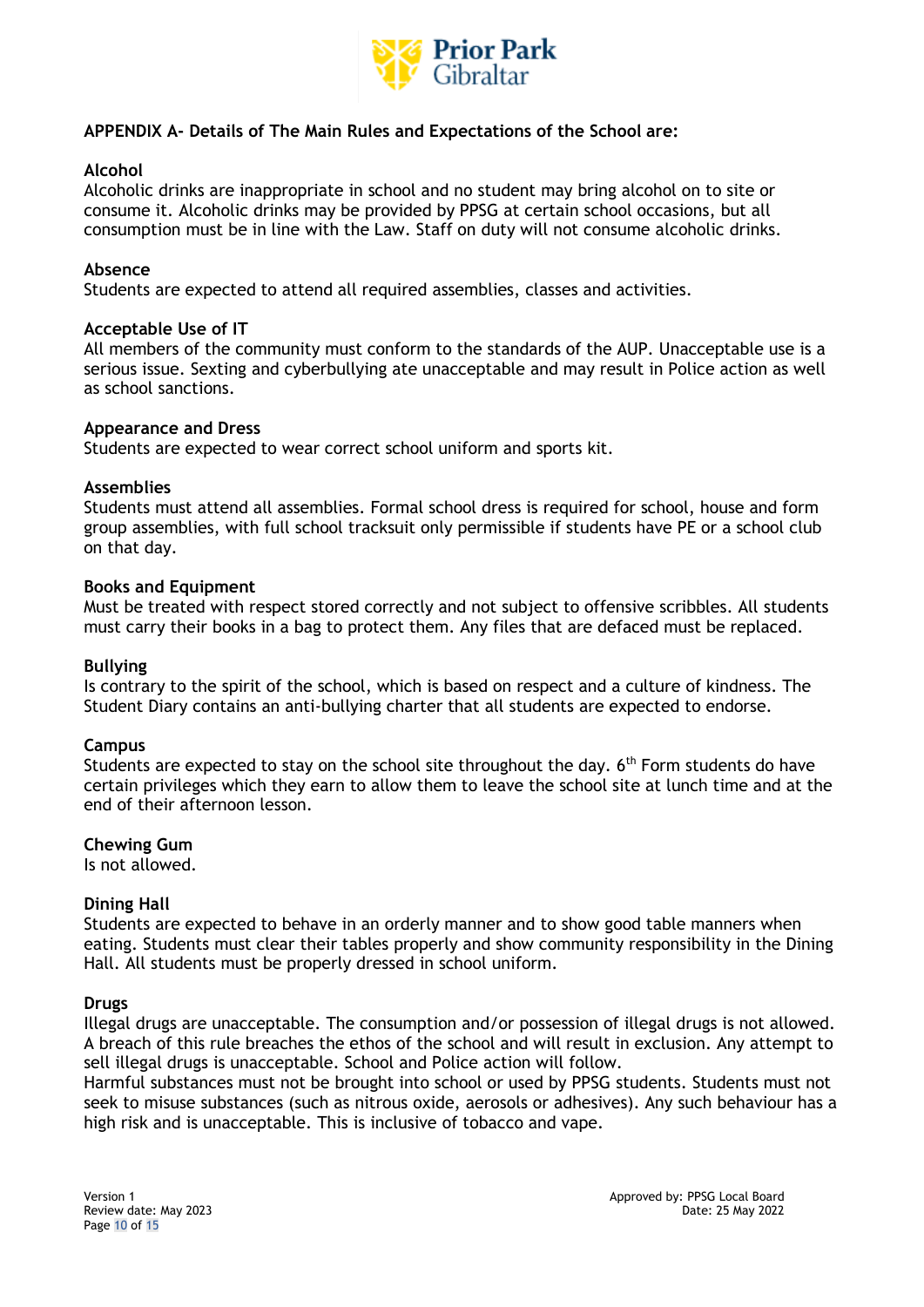

## **Exclusion**

Students must not seek to exclude others, rather seek to behave in a tolerant way to all. Any orchestrated exclusion of another student will be dealt with under the counter-bullying policy.

#### **False/Fake Identification**

It is illegal to use false identification and student must not be in possession of any such documents or cards. Any false ID discovered will be given to the Police.

#### **Gambling**

Is not allowed. Students are forbidden to take or place bets or engage in on-line gambling.

#### **Language**

Students must give thought to the register if language they use, avoiding offensive words and statements. Sexual, sexist, racist, homophobic and offensive religious/cultural terms are to be avoided.

#### **Litter**

All members of the community are expected not to drop litter and instead take action to keep the school site tidy.

## **Malicious Accusations**

Against school staff or students will be treated most seriously and may lead to exclusion from the school.

## **Mobile Phones**

Must not be used around the school site. They are not to be used when moving around the site and they must not be used in the Dining Hall. Teachers have the power to confiscate mobile phones if they are used in class, seen in the dining hall and used walking around the site. 6<sup>th</sup> Form students may use their phones in their designated social spaces; common room and in the Gym.

#### **Pornography**

No member of the PPSG community should seek to access pornography or provide it to other members of the community.

#### **PLDs**

Are to be used in lessons and as directed by a member of staff. Please note that portable music players are not to be used around the school and may only be used in supervised private study (e.g. Homework Club) with the permission of the supervising teacher.

#### **Possessions**

All members of the community must take sensible precautions to protect their property. Large sums of money must not be brought into school

#### **Public behaviour**

All members of the community are expected to behave well in public, respecting the Law and the rights of others, especially when representing the school by wearing uniform or games kit.

# **Punctuality**

Students are expected to arrive at all classes, activities, games and prep ahead of the appointed start time.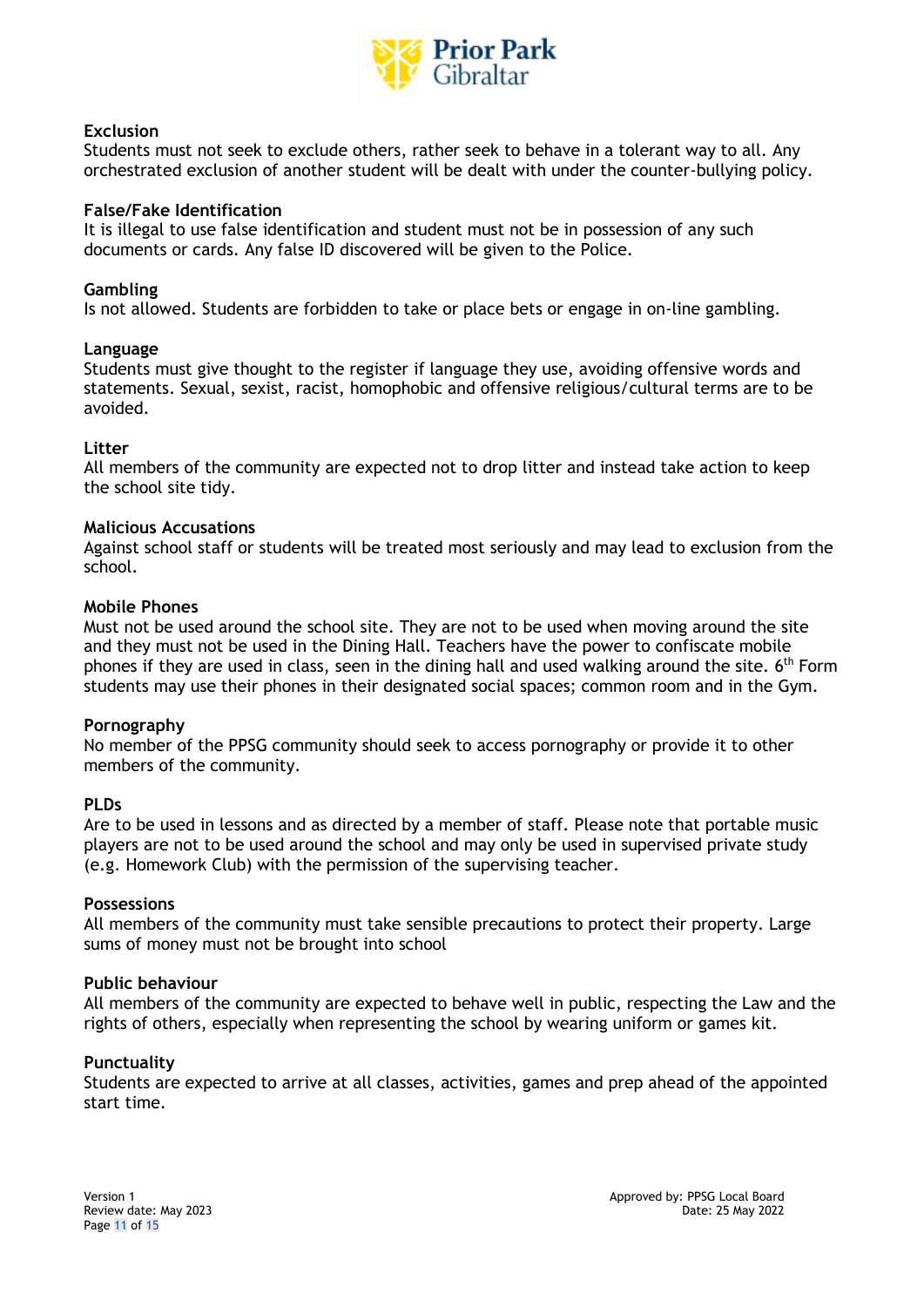

## **Smoking**

No smoking by PPSG staff and students. Electronic cigarettes are not allowed. Smoking of drugs is not allowed. Inhalation and use of dangerous substances is unacceptable. Vape falls under this category and is not allowed.

## **Theft**

Is a serious issue and students who steal must expect to face school discipline. Students should not interfere or take the items and property of others. Honesty is a key principle of the community, and we expect students to be truthful and not to take the possessions/money of others. Anyone who does this, places in jeopardy their place at PPSG.

## **Weapons**

No offensive weapons of any type are allowed in school. Teachers have the legal right to confiscate any such items and to require students to be searched if they have reason to believe dangerous items are being carried or brought into school. Dangerous items will be confiscated and if illegal given to the Police or if legal returned to parents.

# **Behaviour out of school** remains the concern of PPSG.

Students are expected to conform with the Law and to adhere to school standards whenever they are off campus as part of a school group. PPSG may take action in certain other situations when there is no school supervision if we become aware of:

- criminal behaviour,
- behaviour which brings the school into disrepute,
- behaviour which shows overt support for the drug culture,
- bullying (including cyberbullying),
- the sharing of nudes and semi-nude photographs and misuse of social media, smoking and drinking underage,
- bad behaviour whilst travelling to and from school,
- bad behaviour in a public place,
- involvement in acts of violence,
- involvement in acts of racist, homophobic or other discriminatory behaviour,
- Involvement in any inappropriate acts against the protected characteristics; age, disability, gender reassignment, marriage and civil partnership, pregnancy and maternity, race, religion or belief, sex, and sexual orientation.
- involvement in acts of peer-on-peer abuse,
- involvement in acts of sexual harassment, sexual violence and/or harmful sexual behaviours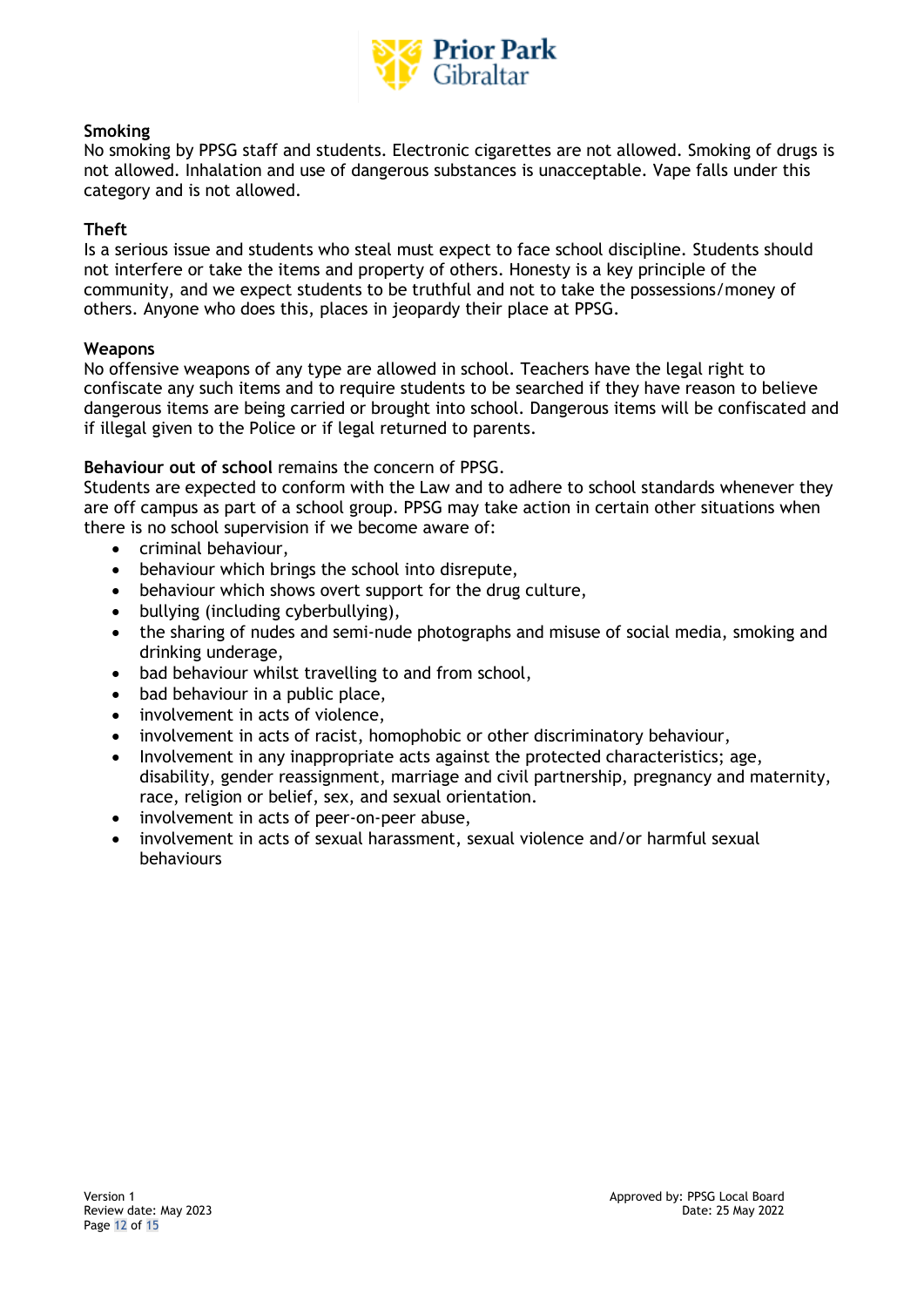

# **APPENDIX B- Support by Senior Students for the Behaviour Policy**

Senior students (Sixth Form) in the school should play an active role in upholding the standards of behaviour and presentation needed. They are vital in creating an atmosphere that helps all students and keeps them safe from harm and unhappiness.

HoHs will expect their senior students to be a visible presence around the school and to offer positive example and alertness to potential issues.

Senior students will be appointed to positions of responsibility at House and School level. Senior students will contribute to the Student Leadership Team and will support the Student Council.

The authority of the Senior Student derives from their senior position and the roles awarded by SLT and HoHs. Senior students will never issue punishments or set drills for students – rather they will refer the problem to a member of staff for them to intervene and deal with the situation.

Key points:

- Senior students will lead by positive example
- Senior students will be a visible and active presence around school
- Senior students will be able to advise younger students and will seek to be pro-active in helping younger students avoid problems
- Senior students will undertake defined roles as Heads of School, Heads of House and play a range of roles within Houses. They will also serve on a range of committees.
- Senior students will share school duties to foster good order (for example, lunch supervision and running front of house at events)
- Senior students will never impose punishments of any type on other students if there is a problem, they will refer the issue to the appropriate member of staff for consideration
- Senior students will never be left in sole charge of any activity, they will always have staff present who they are supporting
- Senior students will see themselves as being part of a community striving to serve and look after the welfare of the students but recognising the necessary limits of their expertise and knowing that teaching staff must deal with issues.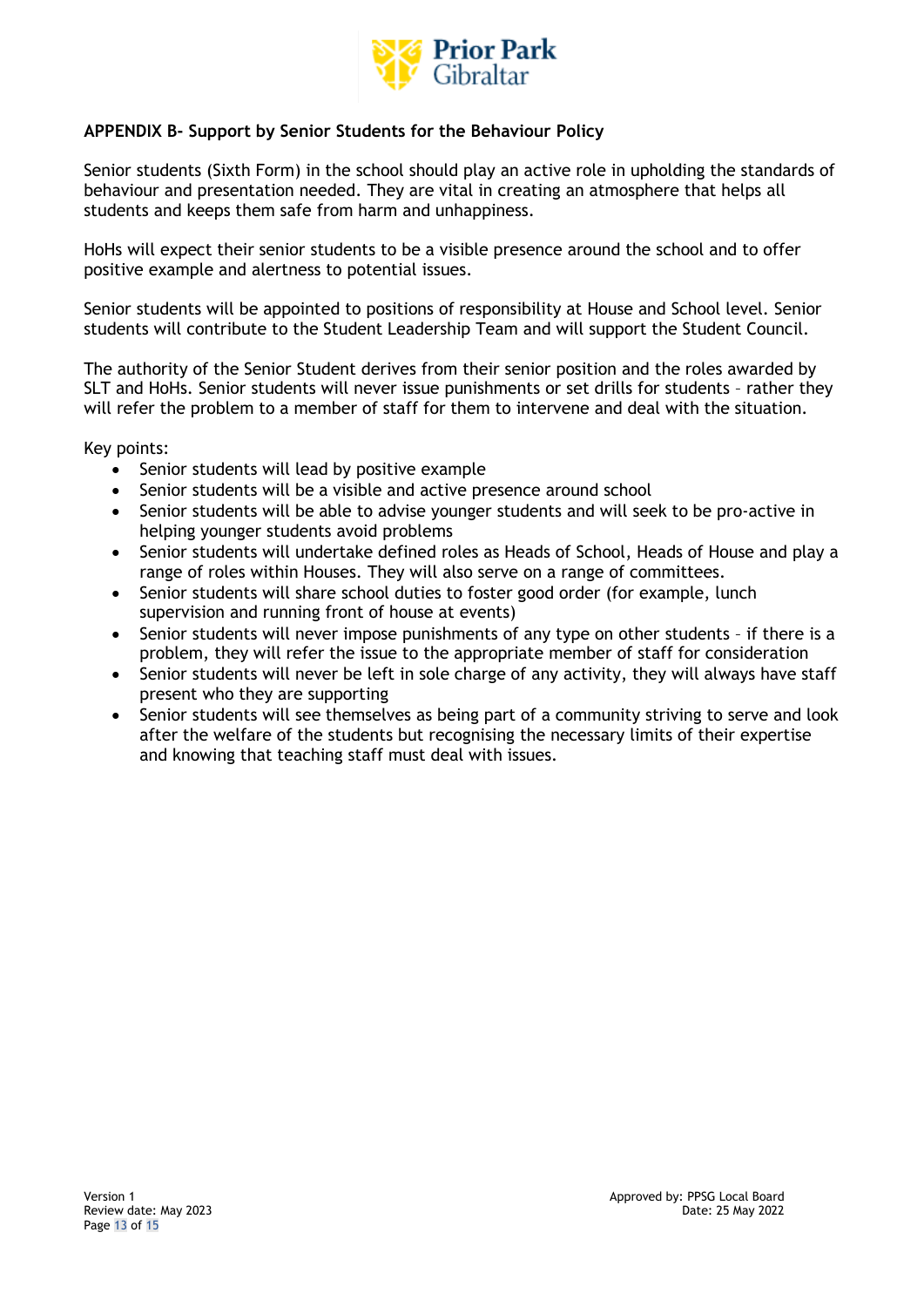

# **Appendix C- DEFINITIONS**

Misbehaviour is defined as:

- Disruption in lessons, in corridors between lessons, and at break and lunchtime
- Non-completion of classwork or homework
- Poor attitude
- Incorrect uniform

Serious Misbehaviour is defined as:

- Repeated breaches of the school rules
- Any form of bullying
- Sexual violence, such as rape, assault by penetration, or sexual assault (intentional sexual touching without consent).
- Sexual harassment, meaning unwanted conduct of a sexual nature, such as: Sexual comments - Sexual jokes or taunting - Physical behaviour like interfering with clothes - Online sexual harassment such as unwanted sexual comments and messages (including on social media), sharing of nude or semi-nude images and/or videos, or sharing of unwanted explicit content.
- Vandalism
- Theft
- Fighting
- Smoking/Vaping
- Racist, sexist, homophobic or discriminatory behaviour

This includes possession of any prohibited items:

- Knives or weapons
- Alcohol
- Illegal drugs
- Stolen items
- Tobacco and cigarette papers
- Fireworks
- Pornographic images
- Any article a staff member reasonably suspects has been, or is likely to be, used to commit an offence, or to cause personal injury to, or damage to the property of, any person (including the student)

# It also includes Bullying.

Bullying is defined as the repetitive, intentional harming of one person, or group, by another person or group, where the relationship involves an imbalance of power. Bullying is, therefore:

- Deliberately hurtful
- Repeated, often over a period of time
- Difficult to defend against

# Bullying can be:

- Emotional Being unfriendly, excluding, tormenting
- Physical Hitting, kicking, pushing, taking another's belongings, any use of violence
- Sexual Explicit sexual remarks, display of sexual material, sexual gestures, unwanted physical attention, comments about sexual reputation or performance, or inappropriate touching.
- Verbal (direct/indirect) Name-calling, sarcasm, spreading rumours, teasing
- Cyber- Bullying that takes place online, such as through social networking sites, messaging apps or gaming sites